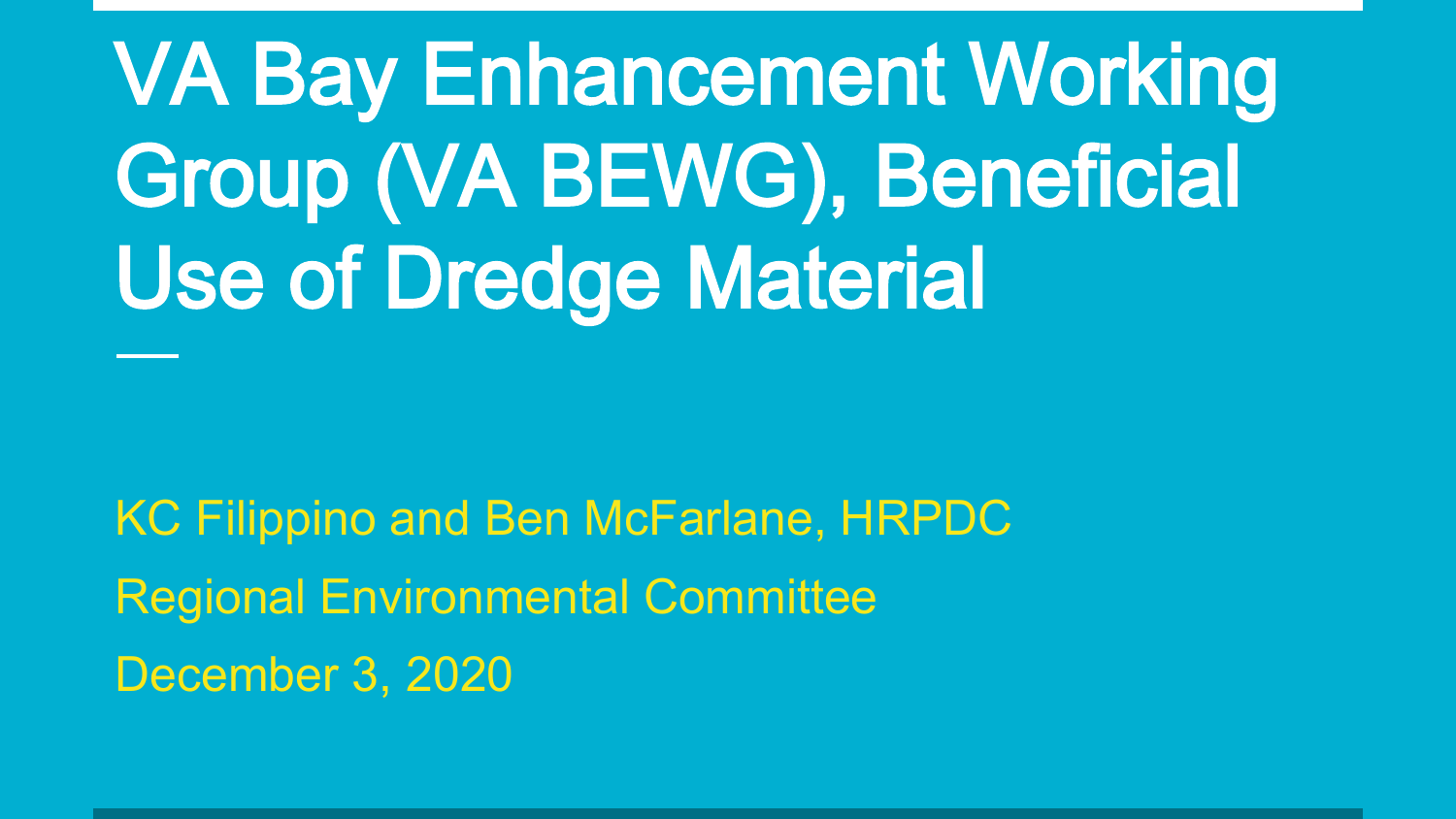### The issue

- Dredged portion of the Baltimore Channel in VA

- Secretary Strickler requested a thorough reevaluation of dredge placement and the beneficial use of dredge material opportunities
- Spans Maryland, Virginia, and Federal authorities

Coordinating Committee = MD Port Administration, MD Department of Transportation, MD Environmental Service, VMRC, & USACE Baltimore District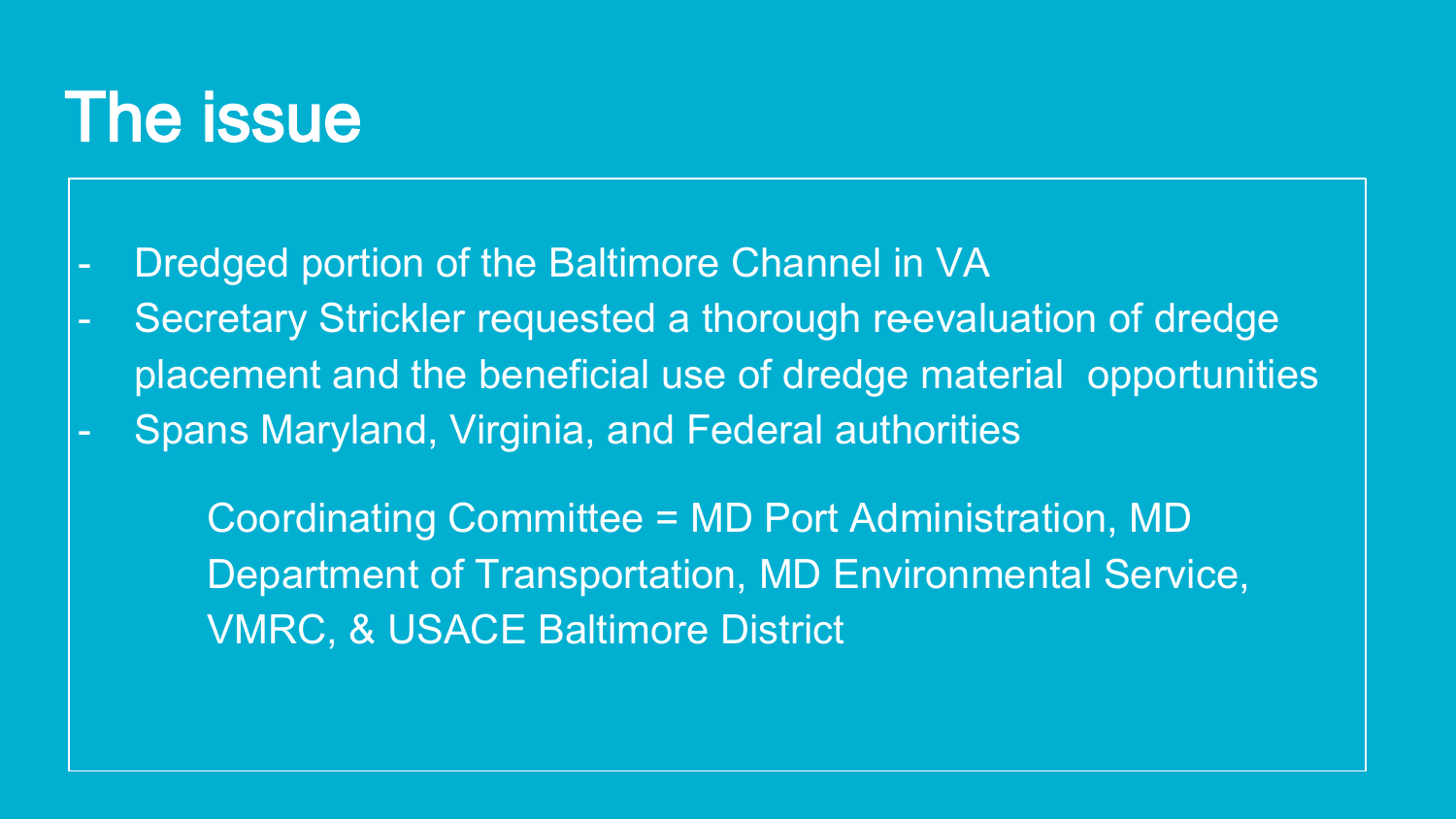#### Schedule to-date

1981 - 2019



- VA letter authorizing MD to overboard dredge material in VA waters
- Threats to crab and fishery habitats observed from overboarding material

VA letter from SNR Strickler asking to establish group to review beneficial use of dredge materials from maintenance dredging and widening efforts

- VA Bay **Enhancement** Working Group established, looking at alternatives to propose

2020 - 2021

- Modeled after MD BEWG
- Meetings: Oct. 21, Dec. 17, TBD 2021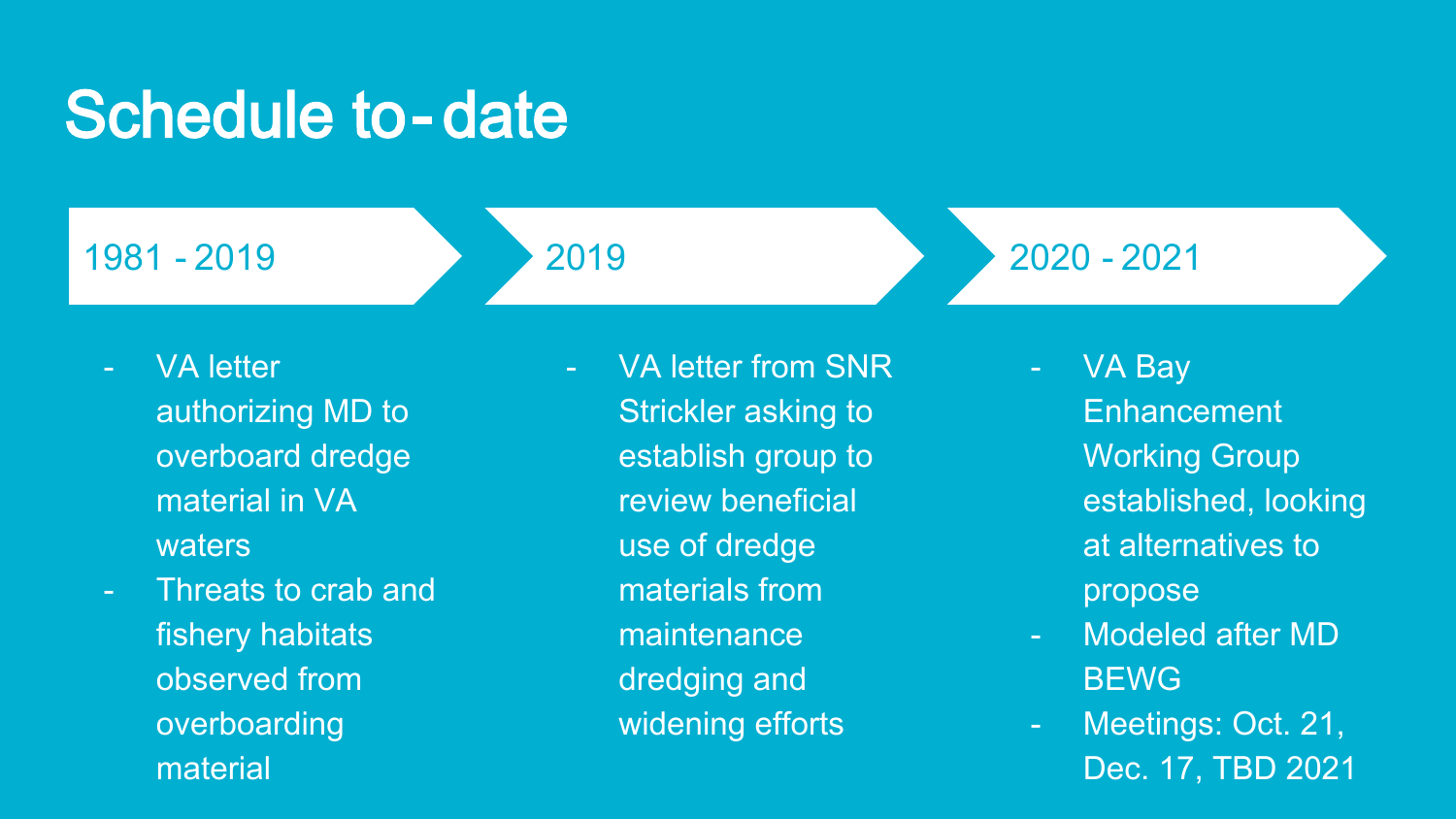

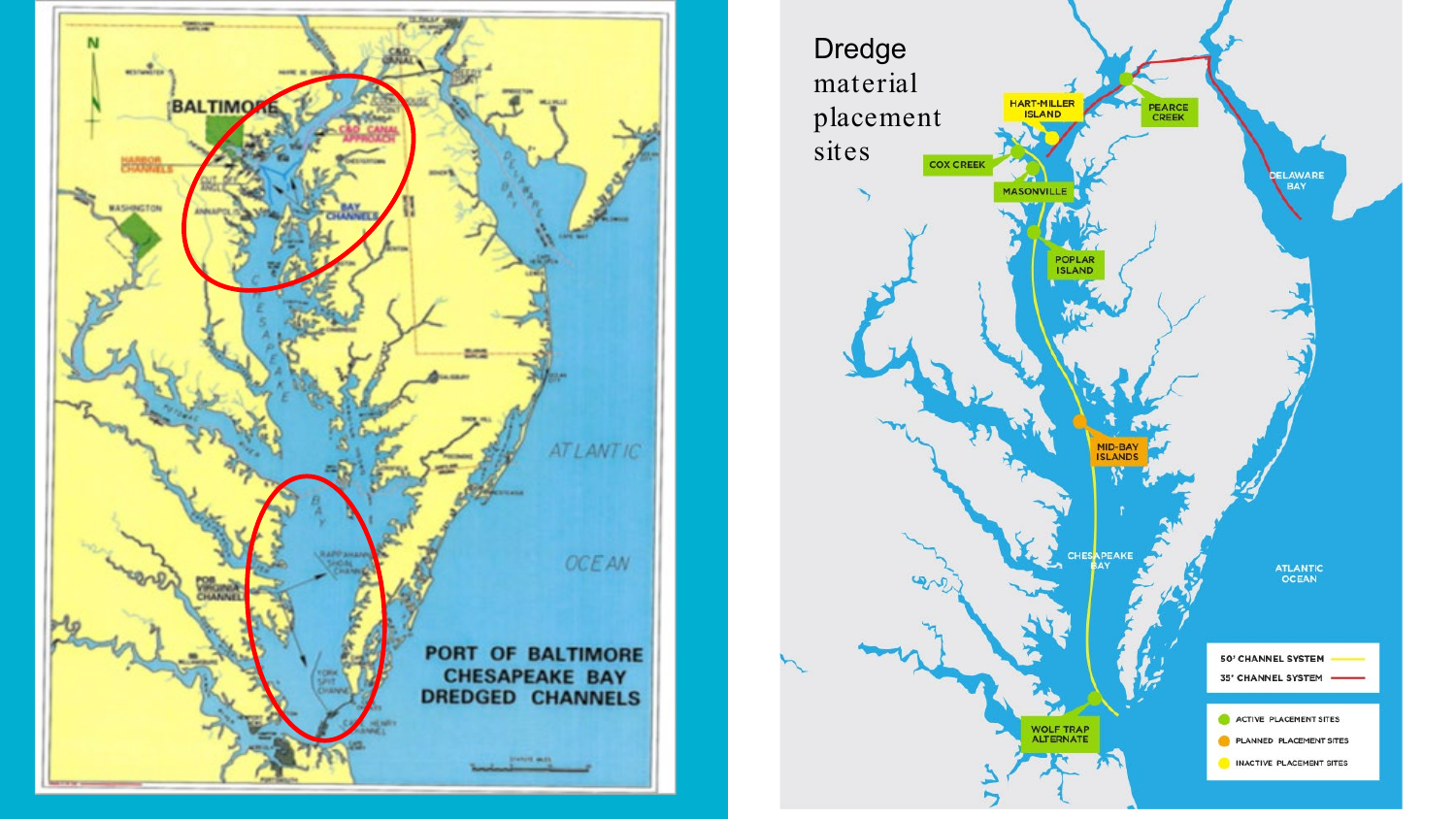VA Bay portion of approach channels

● Currently overboarding at Wolf Trap and Rappahannock ● Possible geographic extent from Tangier to Hampton **Roads** 

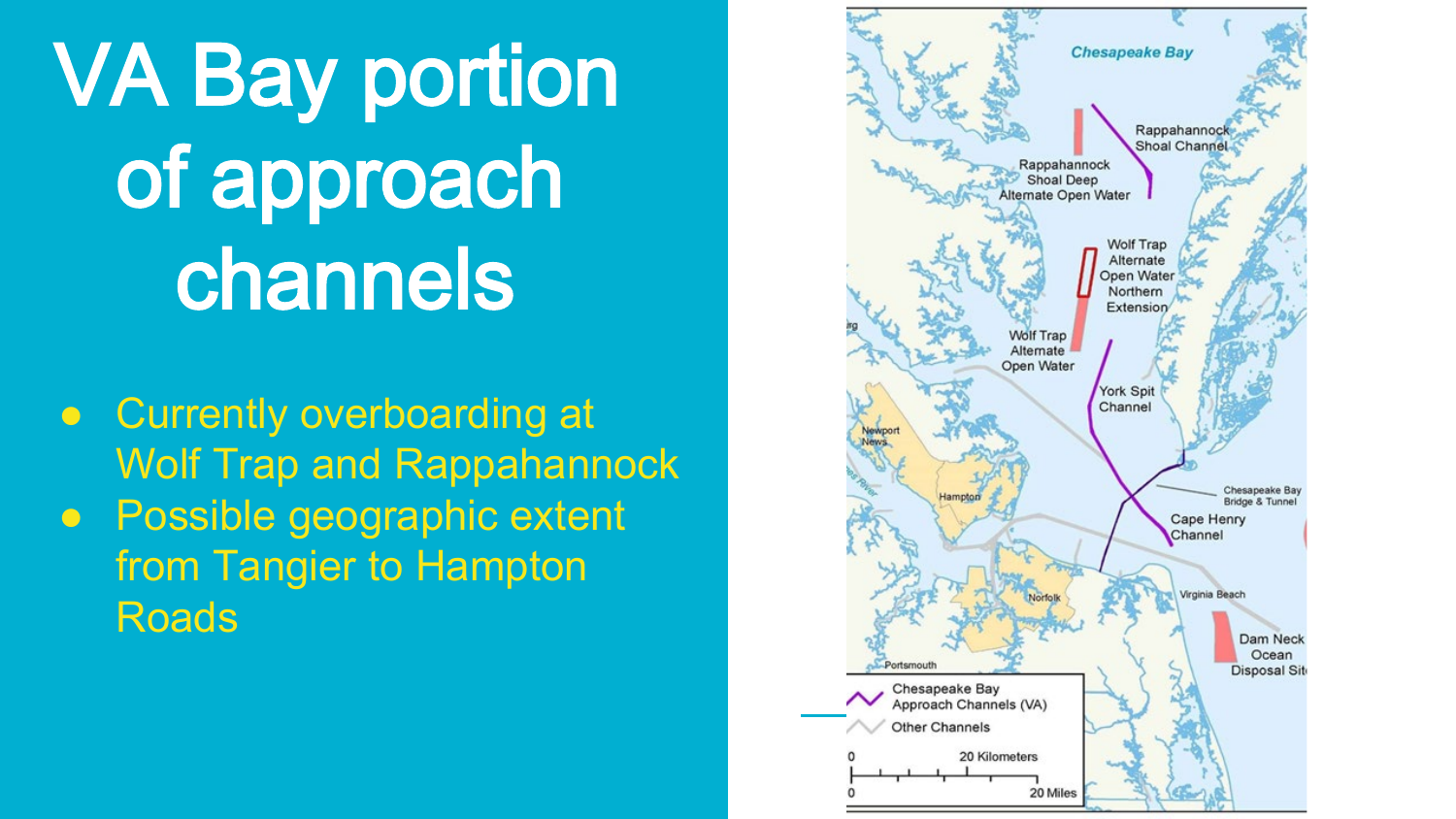## **Coordination**

MD: Port Administration, DOT, Environmental Service, University of MD Center for Environmental Science

VA: Marine Resources Commission, DCR, DEQ, HRPDC, MPPDC, ANPDC, NNPDC, Port Administration, Pilots Association

Federal: Army Corp of Engineers Baltimore & Norfolk Districts, NOAA, US Coast Guard, US Navy, US Fish & Wildlife

Other: The Nature Conservancy, CBF, Duck's Unlimited, Working Watermen, consultants

Meeting #1: History of MD dredging program, dredging 101, current situation assessment, review of successful beneficial use stories, i.e. Poplar Island, Barren Island, discuss options

Meeting #2: December 17, 2020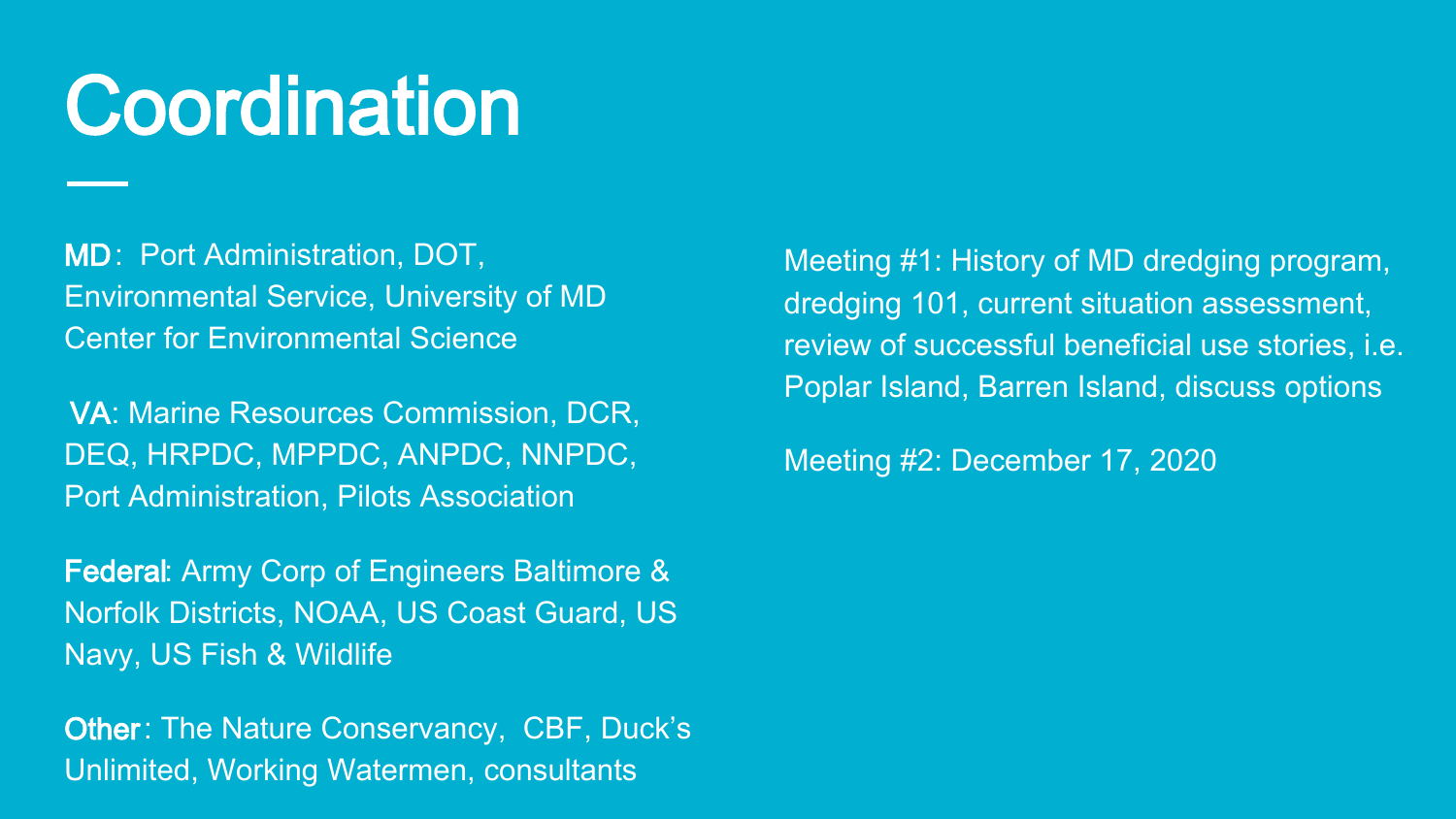## **Challenges**

- Cost-effective, need to consider travel time, material quality, cost/benefit analysis
- Competing interests, how to evaluate the many needs of coastal communities
- Must plan 20-30 years out

May need to account for/place +12 million cubic yards of material in 20-year capacity estimate